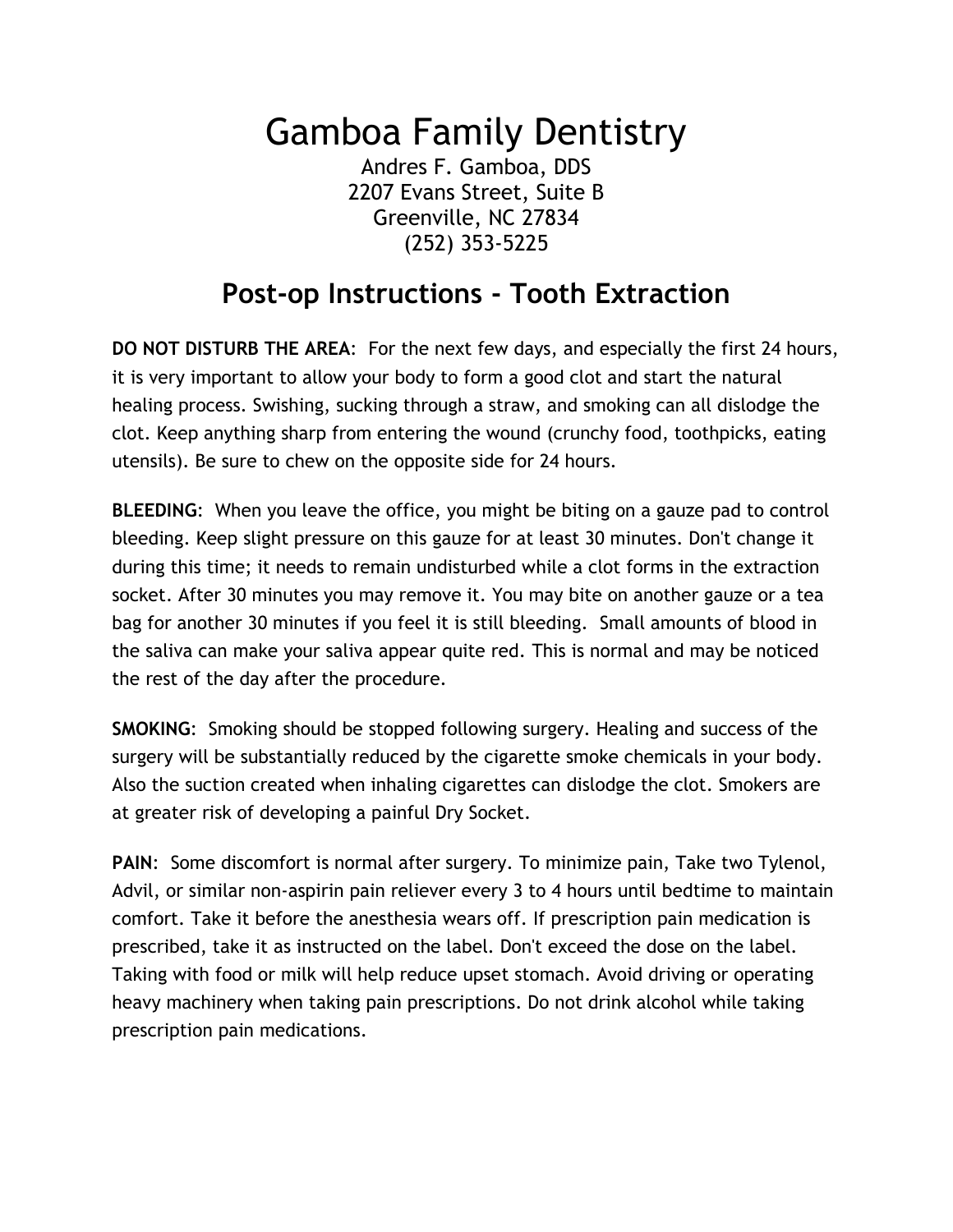**NAUSEA**: This is most often caused by taking pain medications on an empty stomach. Reduce nausea by preceding each pain pill with soft food, and taking the pill with a large glass of water.

**SWELLING**: Applying an ice bag to the face over the operated area will minimize swelling. Apply for 15 minutes, then remove for 15 minutes. Continue this for the first day.

**NUMBNESS**: The local anesthetic will cause you to be numb for several hours after you leave the office. Be very careful not to bite, chew, pinch, or scratch the numb area. Sometimes the extraction causes residual numbness or tingling for six weeks or longer.

**BRUSHING**: Do not brush your teeth for the first 8 hours after surgery. After this, you may brush your teeth gently, but avoid the area of surgery for 3 days.

**RINSING**: Avoid all rinsing or swishing for 24 hours after extraction. Rinsing can disturb the formation of a healing blood clot which is essential to proper healing. This could cause bleeding and risk of dry socket. After 24 hours you may begin gentle rinsing with a saltwater solution  $(1/2)$  teaspoon salt +  $1/2$  teaspoon soda + 8 ounces warm water). Avoid commercial mouthrinses containing alcohol.

**DIET**: Eat soft foods for the first two days. Maintain a good, balanced diet. Return to normal regular meals as soon as you are able after the first two days. Drink plenty of water. Avoid alcohol for 48 hours.

**ACTIVITY**: After leaving the office, rest and avoid strenuous activities for the remainder of the day. Keeping blood pressure lower will reduce bleeding and aid healing.

**ANTIBIOTICS**: If you were given an antibiotic prescription, take all of them as directed until they are gone. Women: some antibiotics can reduce the effectiveness of birth control pills. Use alternate birth control methods for two months.

**SINUS**: If your sinus was involved in the procedure, you should avoid blowing your nose or playing a wind musical instrument for one week. Use of decongestant medications might be recommended.